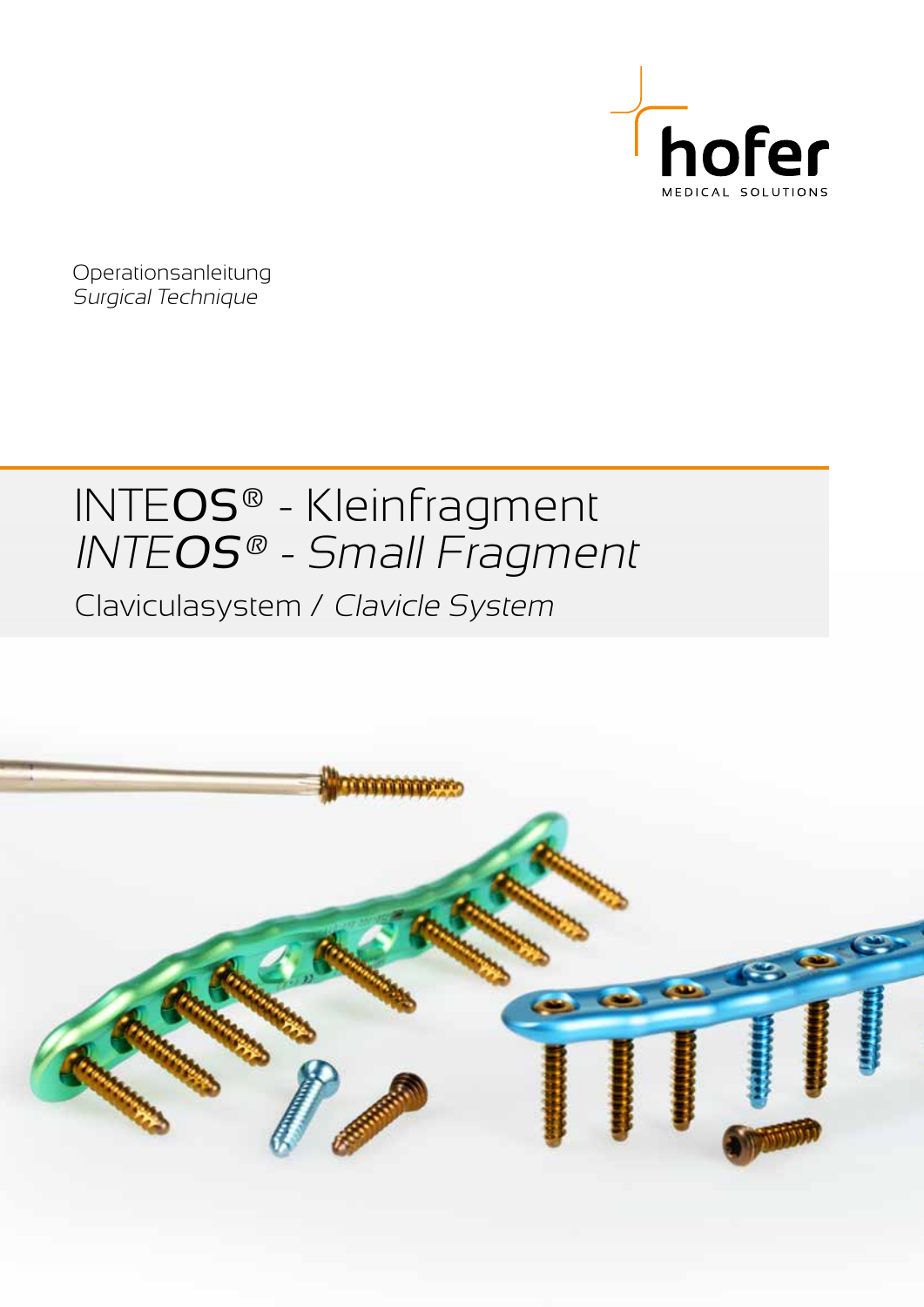



Achtung: Produkt als linke und rechte Version erhältlich *Attention: Left & right versions of the item*

| <b>WS</b><br><b>WV</b> | winkelstabil<br>winkelvariabel |
|------------------------|--------------------------------|
| as                     | angle stable                   |
| av                     | angle variable                 |

## **Warnung**

Diese Beschreibung reicht zur sofortigen Anwendung der Implantate und des Instrumentariums nicht aus. Eine Einweisung in die Handhabung dieses Instrumentariums durch einen darin erfahrenen Chirurgen wird dringend empfohlen.

#### *Warning*

*This description is not sufficient for immediate use of implants and instruments. An instruction into handling these instruments by a surgeon experienced with them is strongly recommended.*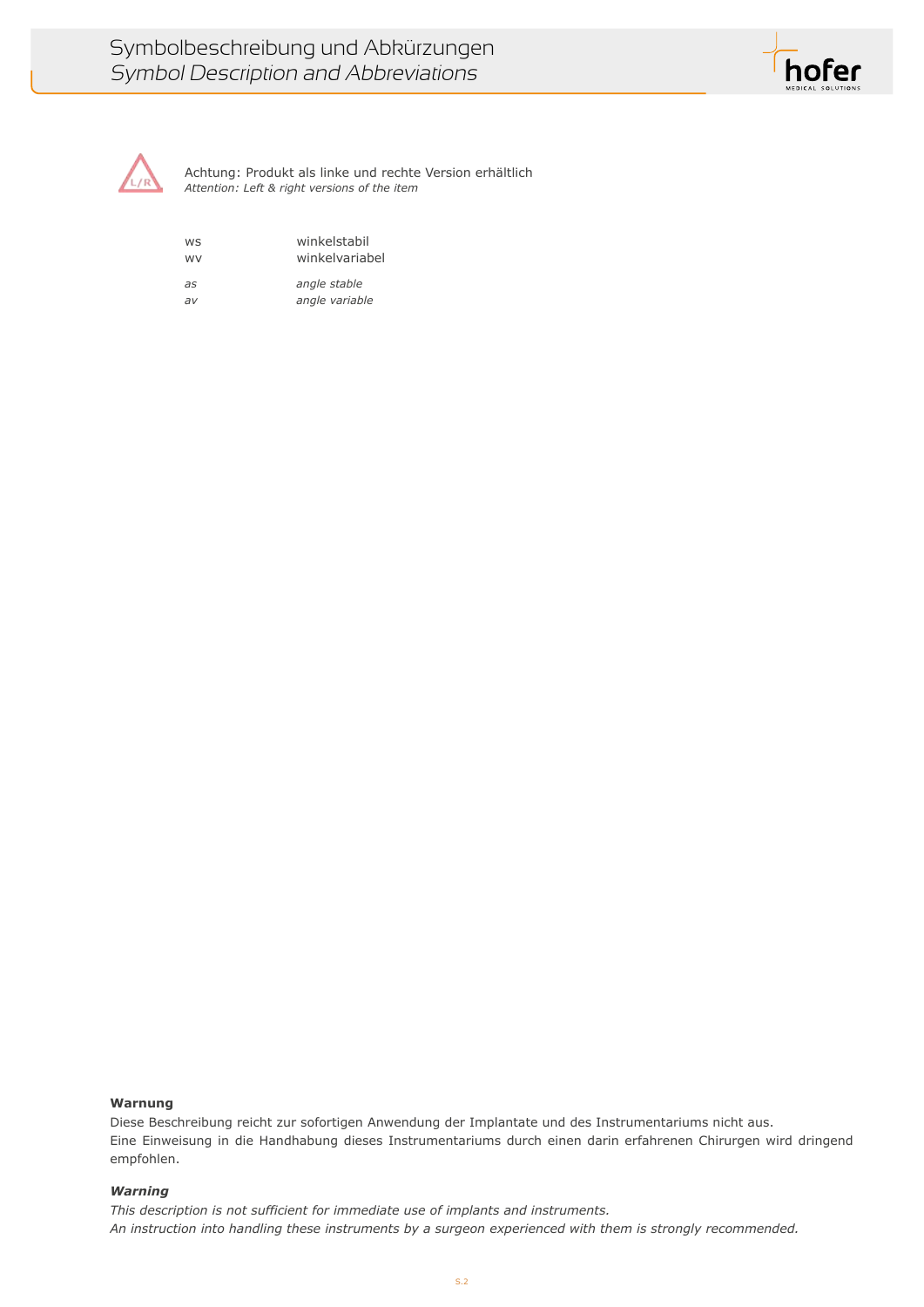

| <b>Vorwort</b><br><b>Preface</b>                                                                         | $CL-1$     |
|----------------------------------------------------------------------------------------------------------|------------|
| <b>Einleitung</b><br><b>Introduction</b>                                                                 |            |
| Implantatspezifische Informationen<br><b>Implant Specific Information</b>                                | $CL-3$     |
| Indikationen<br><b>Indications</b>                                                                       | $CL-3.1-5$ |
| Patientenlagerung und Zugänge<br>Position of Patient and Approaches                                      | $CL-3.1-5$ |
| Plattenspezifische Details<br><b>Plate Specific Details</b>                                              | $CL-3.1-5$ |
| Kontraindikationen<br>Contra Indications                                                                 | $CL-3.6$   |
| Empfehlungen<br>Recommendations                                                                          | $CL-3.7$   |
| <b>Operationstechnik</b><br><b>Surgical Technique</b>                                                    | $CL-4$     |
| Einbringen des Implantats<br>Insertion of Implant                                                        | $CL-4$     |
| Temporäre Fixierung<br><b>Temporary Fixation</b>                                                         | $CL-4$     |
| Ausrichtung des Implantats<br>Orientation of Implant                                                     | $CL-4$     |
| Schraubenplatzierung<br><b>Screw Placement</b>                                                           | $CL-4$     |
| Entfernung der temporären Fixierung oder der Instrumente<br>Removal of Temporary Fixation or Instruments | $CL-4$     |
| Wundverschluss<br><b>Wound Closure</b>                                                                   | $CL-4$     |
| Postoperative Behandlung<br>Post-operative Treatment                                                     | $CL-4$     |
| Materialentfernung<br><b>Material Removal</b>                                                            | $CL-4$     |
| <b>Klinische Fälle</b><br><b>Clinical Cases</b>                                                          | $CL-5$     |
| <b>Nachwort</b><br><b>Epilogue</b>                                                                       | $CL-6$     |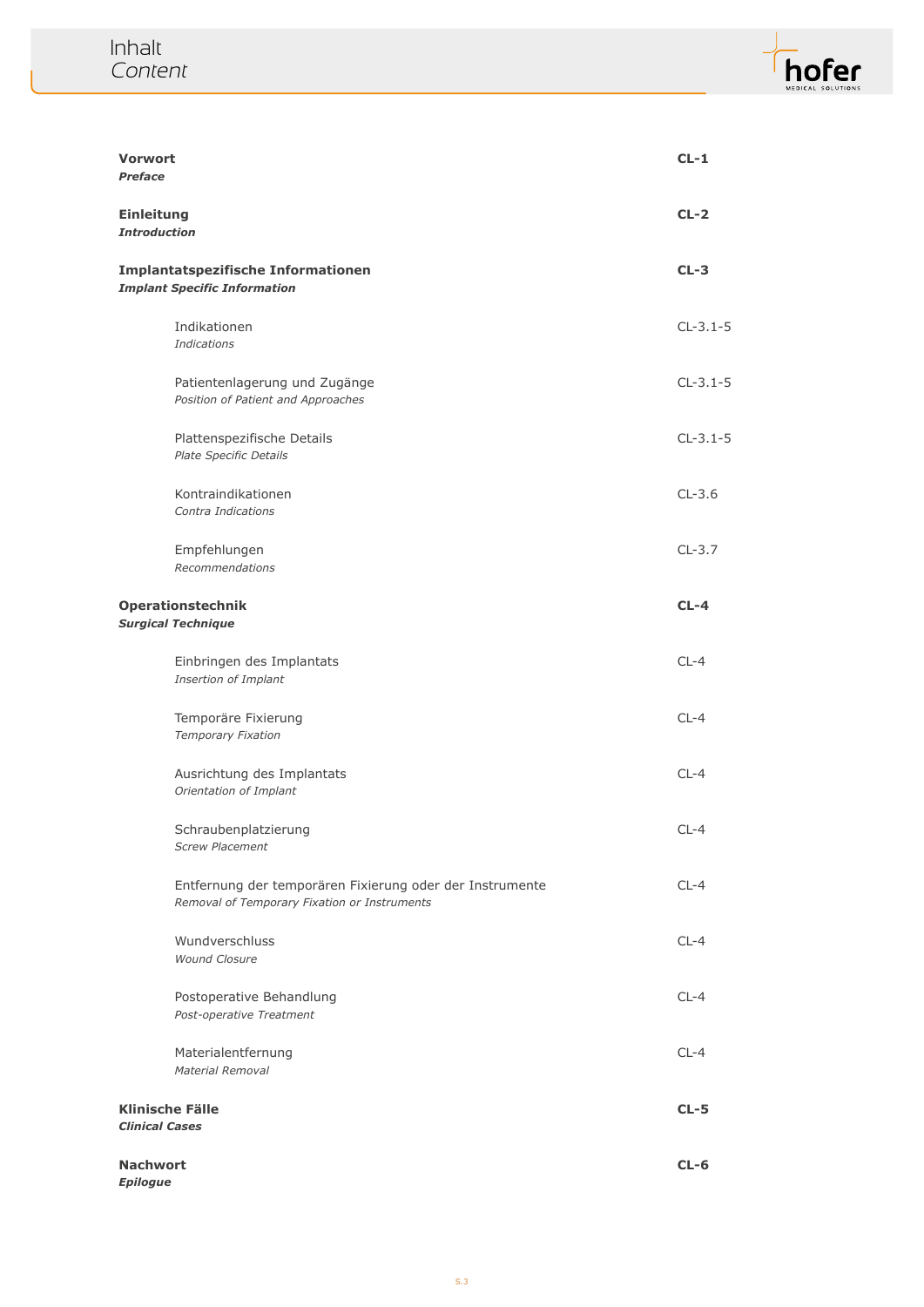

Dieses Dokument enthält Informationen zur Anwendung von Hofer Implantaten und Instrumenten.

Diese Anleitung soll als eine Ergänzung und unter keinen Umständen als Ersatz zu bestehender Literatur über Operationsmethoden der Orthopädie und Traumatologie betrachtet werden.

Dieser Inhalt soll als eine Empfehlung für eine standardisierte Vorgehensweise in der Anwendung der Produkte verstanden werden, ohne auf weitergehende erforderliche Maßnahmen, Zusatzeingriffe und mögliche Erweiterungen der OP-Technik einzugehen.

Die tatsächliche Auswahl des erforderlichen bzw. geeigneten Implantates sowie der Implantationsmethode muss durch den Chirurgen aufgrund seiner Fachkenntnisse und anhand der individuellen Befundkonstellation erfolgen.

Alle Abbildungen innerhalb dieses Dokumentes sollen die Operationsanleitung symbolisch unterstützen. Abweichungen zu diesen Darstellungen können auftreten.

Diese Operationsanleitung enthält keine Angaben über die richtige Handhabung des Instrumentariums. Entsprechende Unterlagen sind verfügbar in Form von

- Gebrauchsanweisung für Instrumente: intra- & postoperative Handhabung
- Gebrauchsanweisung für Implantate (ist jedem Implantat beiliegend)

Bitte beachten sie, dass sowohl die Diagnosestellung als auch Festlegung der Behandlungsstrategie einzig beim Chirurgen liegt.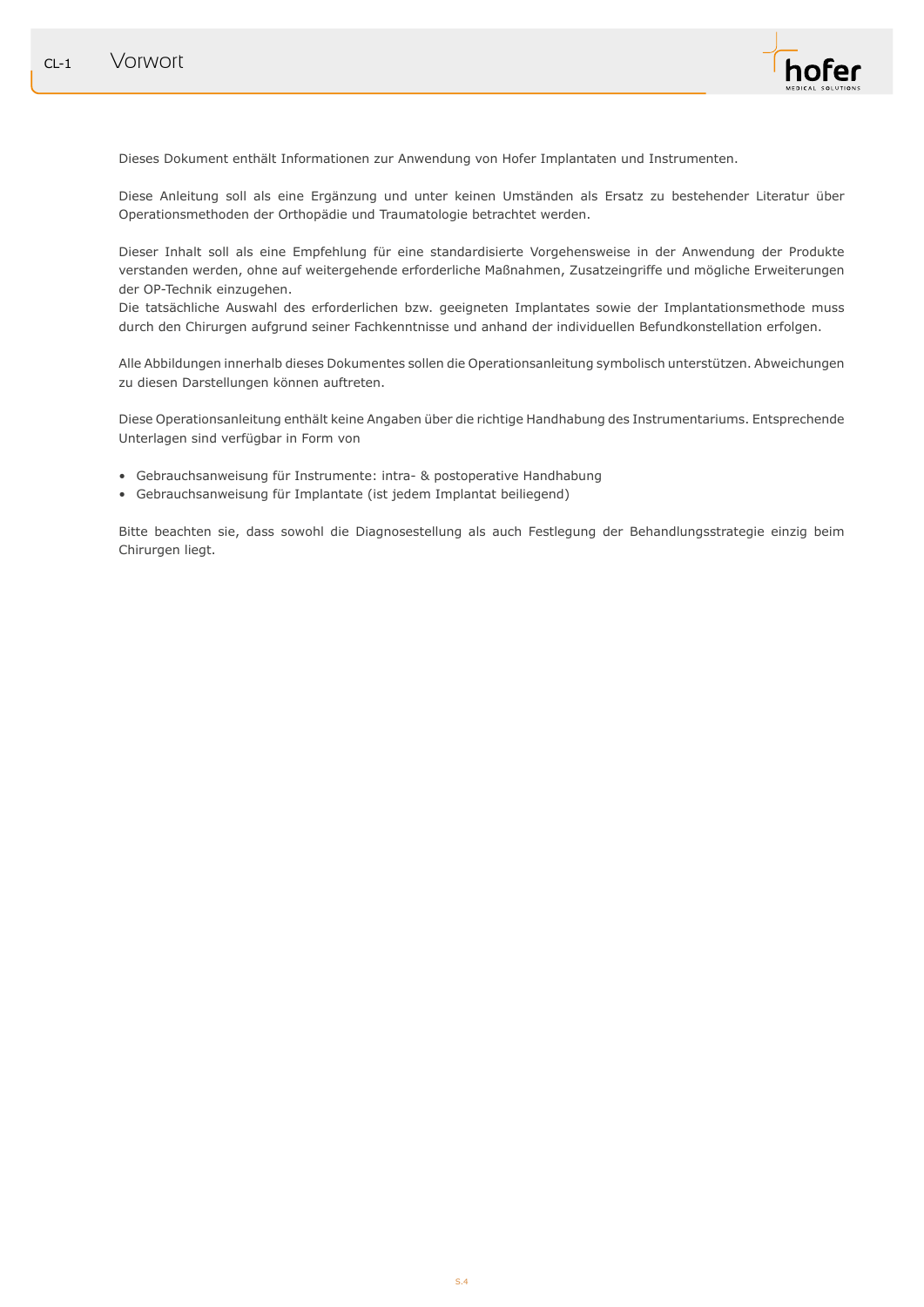

*This document provides information about the handling of HOFER implants and instruments.*

*This operation manual shall be considered as an addition and under no circumstances as a substitute to existing literature about surgical methods within orthopaedics and traumatolgy.*

*The content shall be regarded as a recommendation for a standardized procedure of how to apply the products without addressing the issues of any further necessary tasks, additional operative actions and possible extensions of the surgical technique.*

*The actual selection of the most suitable implant and its implantation method has to happen exclusively by the surgeon based on his education and the individual diagnostic findings.*

*All illustrations printed here have a purely symbolic character to support the description of the surgical technique and can vary.*

*These operation instructions don't contain any details on the use of the instruments. Corresponding documents are available in the form of*

- *• Instruction manual for instruments: intra and post-operative handling*
- *• Instruction manual for implants (enclosed to each implant)*

*Please note that it is the surgeon's function to identify and characterize the respective injury and its subsequent treatment.* 



Hofer-medical bietet zur sicheren Handhabung sowie den unterschiedlichen OP Techniken gerne detaillierte Schulungen an.

*For a safe handling and for the various surgical techniques Hofer-medical is pleased to offer detailed training.* 



**Bitte kontaktieren sie unsere 24/7 Service Hotline:**

Tel.: +43 (0)3382 53388 Mail: office@hofer-medical.com

*Please contact our 24/7 service hotline:*

*Tel.: +43 (0)3382 53388*

*Mail: office@hofer-medical.com*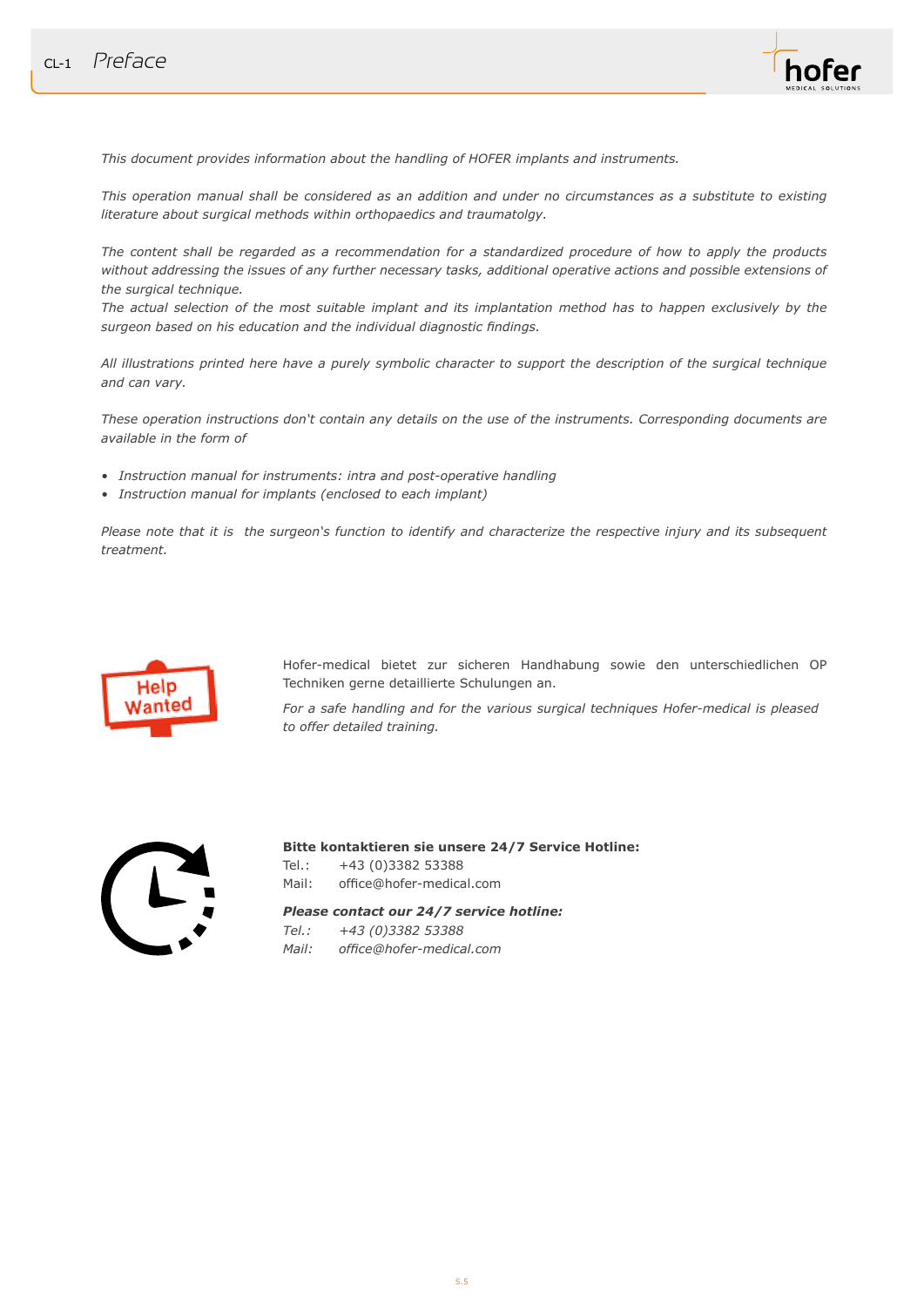

Das INTE**OS**® System der Hofer Gmbh & Co KG (HOFER) ist ein multidirektionales und winkelstabiles Kleinfragment Implantatesystem basierend auf dem Fixateur intere Prinzip.

Das INTE**OS**® System dient zur Behandlung von diaphysären, metaphysären als auch intraartikulären (epiphysären) Frakturen kleiner Knochen.

Alle HOFER Produkte resultieren aus einer gemeinsamen Entwicklung bestehend aus erfahrenen Anwendern und unseren Ingenieuren. Diese erfolgreiche Kooperation führt zu Produkten, die die anatomischen und funktionellen Anforderungen der jeweiligen Struktur aufgrund des anatomisch vorgeformten Low-Profile Designs sowie der vielfältigen Versorgungsmöglichkeiten von einfachen bis Trümmerfrakturen erfüllen.

## **Allgemeine Systemvorteile:**

- Minimierung der Irritationen von Bändern und Weichteilen durch flache Platten- und Schraubengeometrie
- Weitgehend versenkte Schraubenköpfe
- Hohe Winkelvariabilität von bis zu 70° bei voller Winkelstabilität
- Hohe Versorgungsflexibilität durch Siebplattenaufbau bei entsprechenden Platten
- Winkelstabilität im Schaftbereich: hohe Sicherheit im Falle einer Knocheninstabilität
- Systemmehrwert: Kompatibilität der Schrauben und Instrumentarien mit vielen weiteren Platten der INTE**OS**® Reihe
- Dreipunkt-Abstützung (Umwandlung von Biegespannungen in Zug- & Druckspannungen) möglich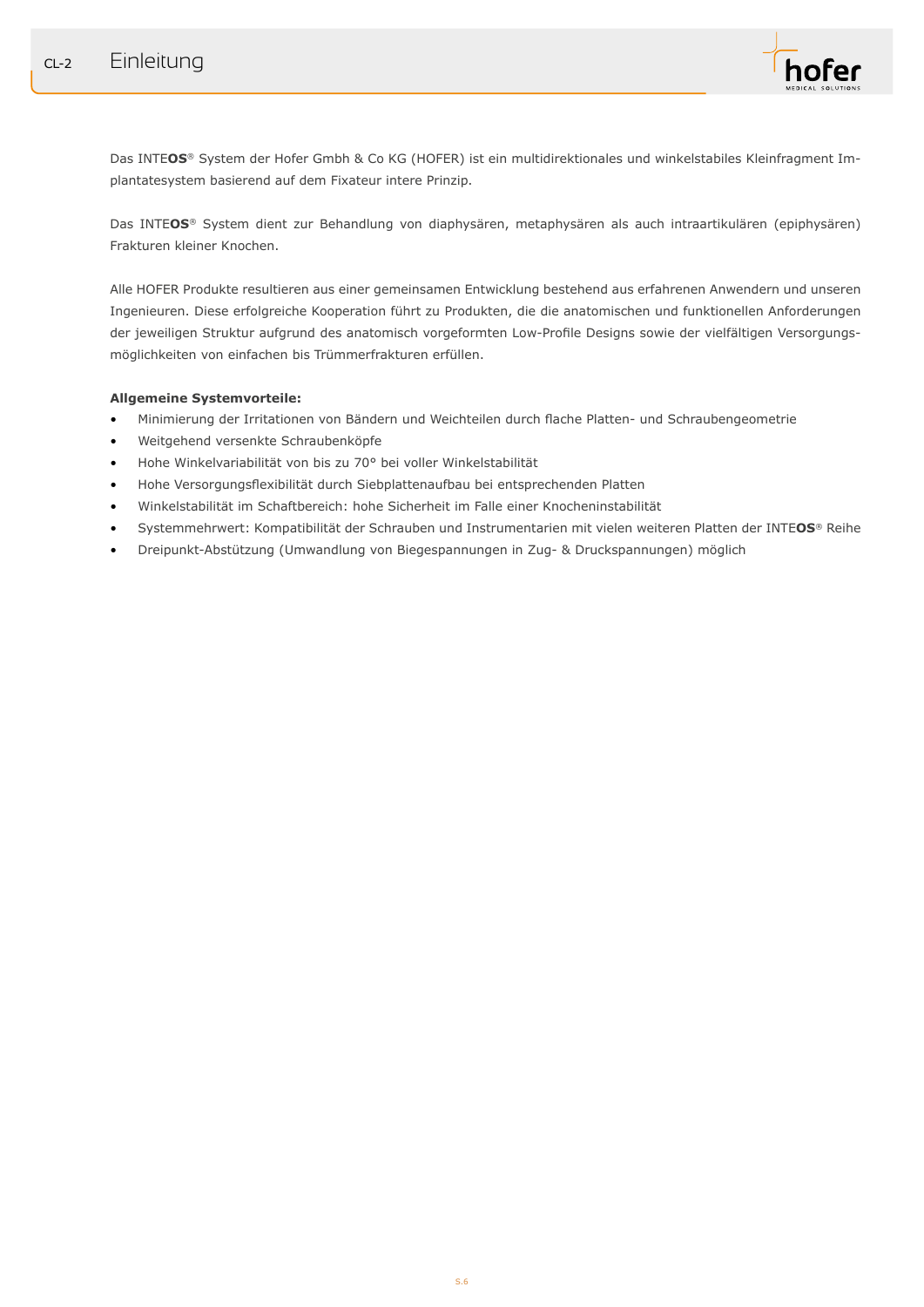

*The INTEOS® system of the company Hofer GmbH & Co KG (HOFER) is a multi directional and angle stable implant system for small fragments based on the internal fixateur principle.*

*The INTEOS® system is designed to treat diaphyseal, metaphyseal as well as intra-articular (epiphyseal) fractures of small bones.* 

*All Hofer products result out of a joint development of experienced clinicians and our engineers. This successful cooperation results in providing products to meet the anatomical and functional requirements of the respective sites due to their pre-contoured and low-profile design and to provide an almost unrestricted operative treatment ranging from simple to comminuted fractures.*

## *General advantages of the system:*

- *• Minimization of irritations of ligaments and soft tissue due to the flat plate and screw design*
- *• Screw heads countersunk to a large extent*
- *• High angular variability of up to 70° with full angular stability*
- *• High flexibility of treatment due to sieve design of respective plates*
- *• Angular stability in the shaft area: high security in case of bone instability*
- *• System added value: compatibility of screws and instruments with many other INTEOS® plates*
- *• 3-point support (transformation of bending stress into tensile and compressive stress) is possible*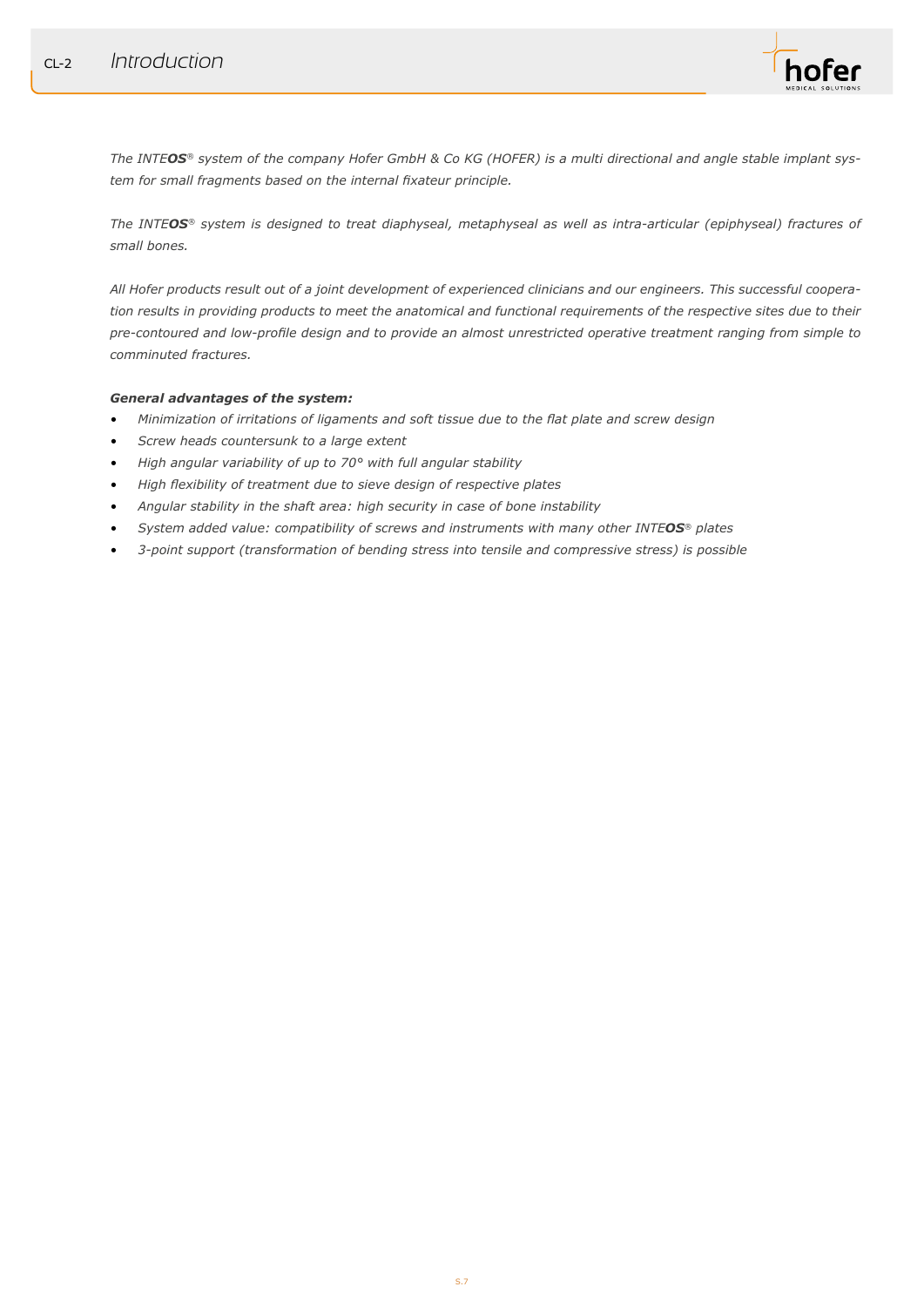HCS - Claviculaplatte ws wv *HCS - Clavicle Plate as av*



#### Indikationen *Indications*

- Claviculaschaftfrakturen (im mittleren Drittel der Clavicula)
- Fractures of the clavicular shaft (in the midde third of the clavicle)

hofer

- Mal-Unions und Pseudarthrosen der Clavicula (relativ)
- Mal-unions and pseudarthroses of the clavicular shaft (relative)

#### *Patientenlagerung und Zugänge* Position of Patient and Approaches

Patientenlagerung / *Patient Positioning*:

**Standard** 

Zugang / *Approach*:

**Standard** 

#### Plattenspezifische Details *Plate Specific Details*

- Alle Bohrungen passend für winkelstabile und nicht winkelstabile Schrauben
- *• All holes accept angle stable and not angle stable screws*
- Vorgebogen, Nachbiegen möglich, auch im Lochbereich
- *• Pre-shaped, re-contouring possible, even across holes*
- Low-Profile Design, minimaler Schraubenkopfüberstand
- *• Low-profile design, minimal screw head overlap*
- Kompressionserzeugung am Frakturspalt durch Auslenkung der Schrauben
- *• Generation of compression across the fracture zone by deflecting screws*

#### HCSe - Claviculaplatte Extended ws wv *HCSe - Clavicle Plate Extended as av*





Bohrergrößen (Standard) für Kortikalisschrauben Ø 3,0 2,5 mm *Drill bit sizes (standard) for Cortical screws Ø 3.0* 

#### Indikationen *Indications*

- Claviculaschaftfrakturen (im mittleren Drittel der Clavicula)
- *• Fractures of the clavicular shaft (in the midde third of the clavicle)*
- Mal-Unions und Pseudarthrosen der Clavicula
- *• Mal-unions and pseudarthroses of the clavicular shaft*

#### Patientenlagerung und Zugänge *Position of Patient and Approaches*

Patientenlagerung / *Patient Positioning*:

• Standard

Zugang / *Approach*:

**Standard** 

- Alle Bohrungen passend für winkelstabile und nicht winkelstabile Schrauben
- *• All holes accept angle stable and not angle stable screws*
- Vorgebogen, Nachbiegen möglich, auch im Lochbereich
- *• Pre-shaped, re-contouring possible, even across holes*
- Low-Profile Design, minimaler Schraubenkopfüberstand
- *• Low-profile design, minimal screw head overlap*
- Kompressionserzeugung am Frakturspalt durch Kompressionsbohrungen und/oder Auslenkung der Schrauben
- *• Generation of compression across the fracture zone by compression holes and/or deflecting screws*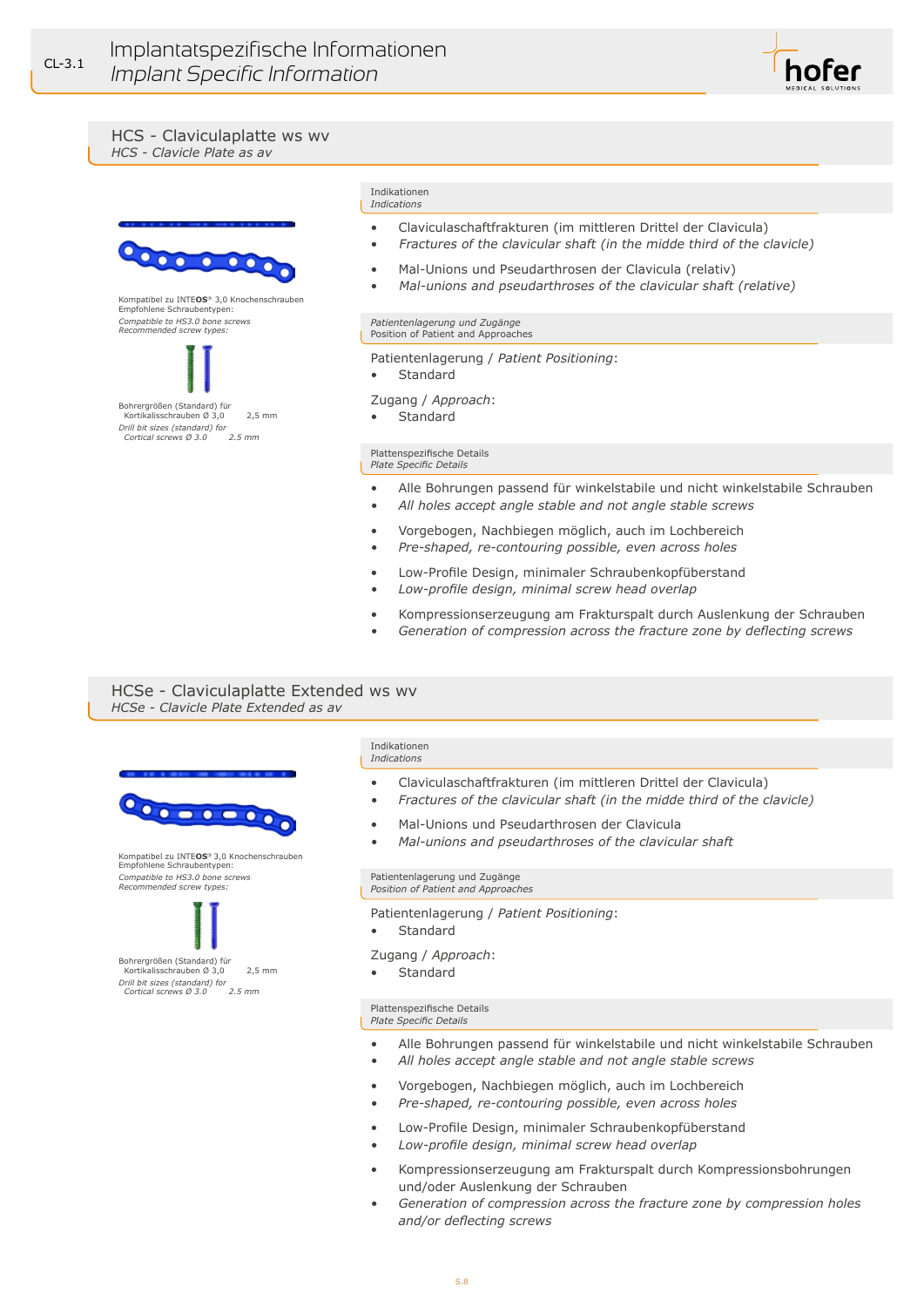

HCM - Claviculaplatte ws mis *HCM - Clavicle Plate as mis*



#### Indikationen *Indications*

- Claviculaschaftfrakturen (im mittleren Drittel der Clavicula)
- *• Fractures of the clavicular shaft (in the midde third of the clavicle)*
- Mal-Unions und Pseudarthrosen der Clavicula (relativ)
- *• Mal-unions and pseudarthroses of the clavicular shaft (relative)*

#### Patientenlagerung und Zugänge *Position of Patient and Approaches*

Patientenlagerung / *Patient Positioning*:

**Standard** 

Zugang / *Approach*:

**Standard** 

#### Plattenspezifische Details *Plate Specific Details*

- Alle Bohrungen passend für winkelstabile und nicht winkelstabile Schrauben
- *• All holes accept angle stable and not angle stable screws*
- Vorgebogen, Nachbiegen möglich, auch im Lochbereich
- Pre-shaped, re-contouring possible, even across holes
- Low-Profile Design, minimaler Schraubenkopfüberstand
- *• Low-profile design, minimal screw head overlap*
- Kompressionserzeugung am Frakturspalt durch Auslenkung der Schrauben
- *• Generation of compression across the fracture zone by deflecting screws*

#### HCMe - Clavicle Plate extended as mis *HCMe - Claviculaplatte Extended ws mis*







Bohrergrößen (Standard) für Kortikalisschrauben Ø 3,5 2,7 mm *Drill bit sizes (standard) for Cortical screws Ø 3.5 2.7 mm*

#### Indikationen

- *Indications*
- Claviculaschaftfrakturen (im mittleren Drittel der Clavicula)
- *• Fractures of the clavicular shaft (in the midde third of the clavicle)*
- Mal-Unions und Pseudarthrosen der Clavicula
- *• Mal-unions and pseudarthroses of the clavicular shaft*

#### Patientenlagerung und Zugänge *Position of Patient and Approaches*

Patientenlagerung / *Patient Positioning*:

• Standard

Zugang / *Approach*:

**Standard** 

- Alle Bohrungen passend für winkelstabile und nicht winkelstabile Schrauben
- *• All holes accept angle stable and not angle stable screws*
- Vorgebogen, Nachbiegen möglich, auch im Lochbereich
- *• Pre-shaped, re-contouring possible, even across holes*
- Low-Profile Design, minimaler Schraubenkopfüberstand
- *• Low-profile design, minimal screw head overlap*
- Kompressionserzeugung am Frakturspalt durch Kompressionsbohrungen und/oder Auslenkung der Schrauben
- *• Generation of compression across the fracture zone by compression holes and/or deflecting screws*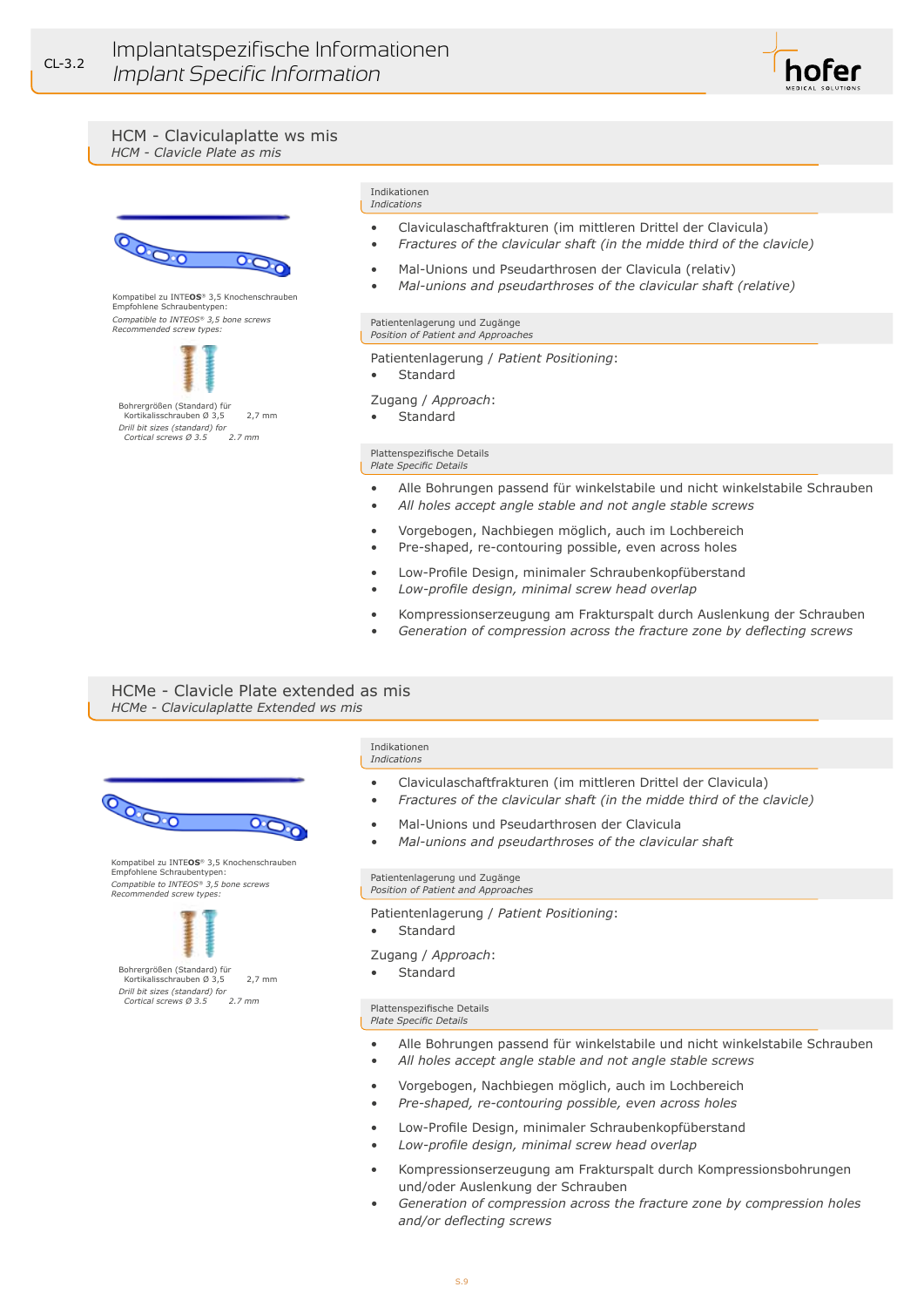

## INTE**OS**® HCSe 3.5 Claviculaplatte ext. ws wv mis *INTEOS® HCSe 3.5 Claviculaplatte ext. as av mis*



Kompatibel zu INTE**OS**® 3,5 Knochenschrauben Empfohlene Schraubentypen: *Compatible to HS3.0 bone screws Recommended screw types:*



Bohrergrößen (Standard) für Kortikalisschrauben Ø 3,5 2,7 mm *Drill bit sizes (standard) for Cortical screws Ø 3.5* 

#### Indikationen *Indications*

- Claviculaschaftfrakturen (im mittleren Drittel der Clavicula)
- *• Fractures of the clavicular shaft (in the midde third of the clavicle)*
- Mal-Unions und Pseudarthrosen der Clavicula (relativ)
- *• Mal-unions and pseudarthroses of the clavicular shaft (relative)*

#### Patientenlagerung und Zugänge *Position of Patient and Approaches*

Patientenlagerung / *Patient Positioning*:

• Standard

Zugang / *Approach*:

**Standard** 

- Alle Bohrungen passend für winkelstabile und nicht winkelstabile Schrauben
- *• All holes accept angle stable and not angle stable screws*
- Vorgebogen, Nachbiegen möglich, auch im Lochbereich
- *• Pre-shaped, re-contouring possible, even across holes*
- Low-Profile Design, minimaler Schraubenkopfüberstand
- *• Low-profile design, minimal screw head overlap*
- Kompressionserzeugung am Frakturspalt durch Auslenkung der Schrauben
- *• Generation of compression across the fracture zone by deflecting screws*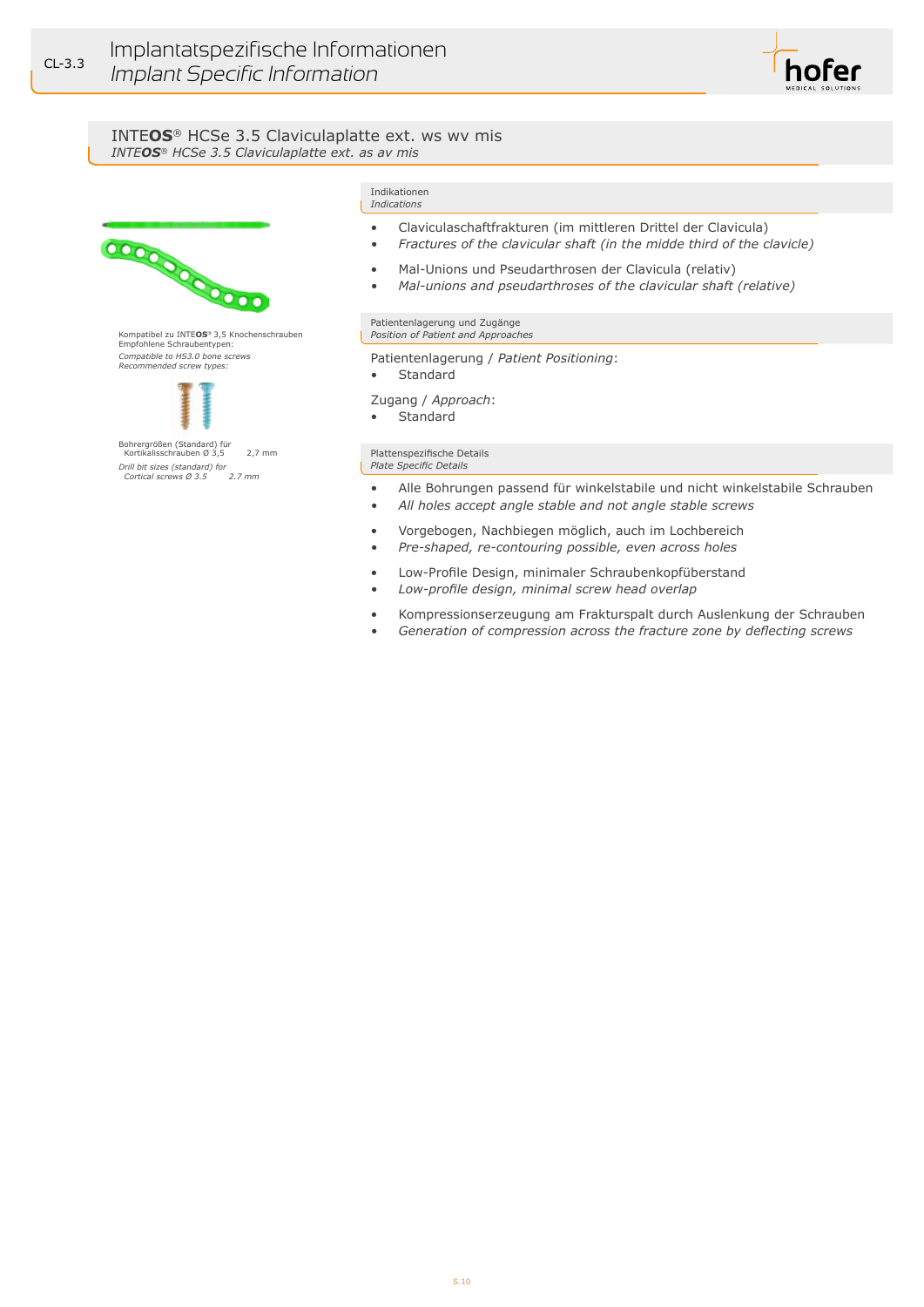

## INTE**OS**® HCSac 3.5 Claviculaplatte AC Haken ws wv *INTEOS® HCSac 3.5 Clavicula Plate AC hook as av*



Kompatibel zu INTE**OS**® 3.5 Knochenschrauben Empfohlene Schraubentypen: *Compatible to HS3.0 bone screws Recommended screw types:*



Bohrergrößen (Standard) für Kortikalisschrauben Ø 3,5 2,7 mm *Drill bit sizes (standard) for*  Cortical screws Ø 3.5

#### Indikationen *Indications*

- Laterale Claviculafrakturen: Neer Typ II oder Jäger und Breitner Typ II
- *• Lateral clavicle fractures: Neer Typ II or Hunter and Breitner Typ II*
- Dislokation des Akromioklavikulargelenks des Typs: Tossy III oder Rockwood III bis V
- *• Acromioclavicular joint dislocation Type: Tossy III or Rockwood III to V*
- Pseudarthrose (relativ)
- *• Pseudarthrosis (relative)*
- Bandrekonstruktion des AC Gelenks (relativ)
- *• Ligament reconstruction of AC joint (relative)*

#### Patientenlagerung und Zugänge *Position of Patient and Approaches*

Patientenlagerung / *Patient Positioning*:

• Standard

#### Zugang / *Approach*:

**Standard** 

- Langloch zur primären Fixierung und Plattenausrichtung
- *• Slotted hole for primary fixation and plate orientation*
- Bohrungen für Kirschnerdrähte sowie Naht- und Cerclagematerial
	- *• Holes for Kirschner wires and suture and cerclage material*
- Alle Bohrungen passend für winkelstabile und nicht winkelstabile Schrauben
- *• All holes accept angle stable and not angle stable screws*
- Vorgebogen, Nachbiegen möglich, auch im Lochbereich
- *• Pre-shaped, re-contouring possible, even across holes*
- Low-Profile Design, minimaler Schraubenkopfüberstand
- *• Low-profile design, minimal screw head overlap*
- Es wird empfohlen, die LCP Klavikula-Hakenplatte nach der Heilung zu entfernen, um potentielle Irritation des Akromions oder Impingement der Rotatorenmanschette auszuschliessen.
- *• It is recommended that the LCP Clavicle Hook Plate is removed after healing to prevent potential irritation of the acromion or impinging on the rotator cuff*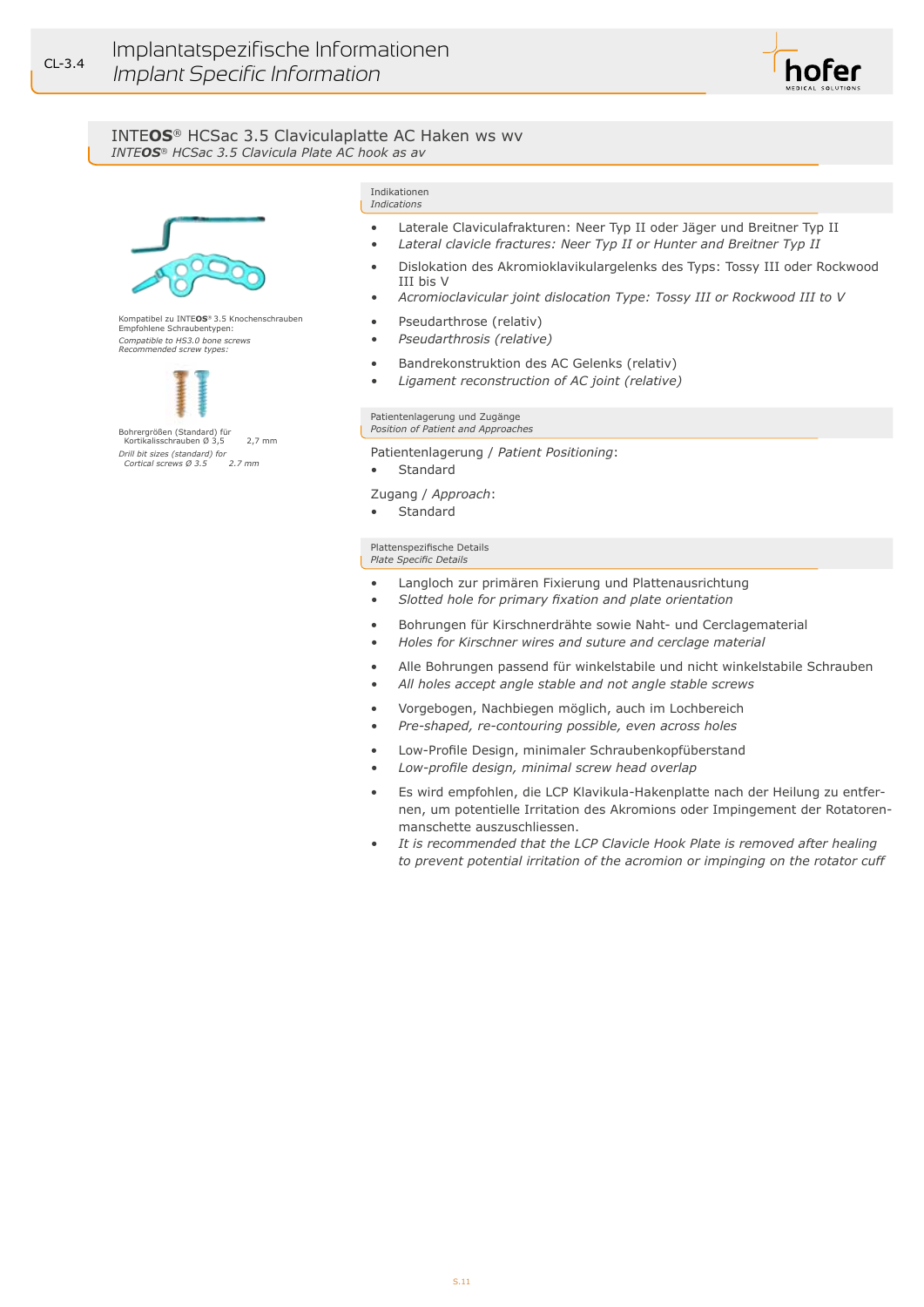

HCSlat - Claviculaplatte lateral ws wv *HCSlat - Clavicle Plate lateral as av*



Kompatibel zu INTE**OS**® 3.0 Knochenschrauben Empfohlene Schraubentypen: *Compatible to HS3.0 bone screws Recommended screw types:*



Bohrergrößen (Standard) für Verriegelungsschrauben Ø 2,5 2,0 mm Kortikalisschrauben Ø 3,0 2,5 mm *Drill bit sizes (standard) for Locking screws Ø 2.5 2.0 mm Cortical screws Ø 3.0 2.5 mm*

#### Indikationen *Indications*

- Laterale Claviculafrakturen
- *• Lateral clavicle fractures*
- Pseudarthrose (relativ)
- *• Pseudarthrosis (relative)*
- Bandrekonstruktion des AC Gelenks (relativ)
- *• Ligament reconstruction of AC joint (relative)*

#### Patientenlagerung und Zugänge *Position of Patient and Approaches*

Patientenlagerung / *Patient Positioning*:

• Standard

Zugang / *Approach*:

• Standard

- Langloch zur primären Fixierung und Plattenausrichtung
- *• Slotted hole for primary fixation and plate orientation*
- Bohrungen für Kirschnerdrähte sowie Naht- und Cerclagematerial
	- *• Holes for Kirschner wires and suture and cerclage material*
- Alle Bohrungen passend für winkelstabile und nicht winkelstabile Schrauben
- *• All holes accept angle stable and not angle stable screws*
- Schrauben mit  $\emptyset$  2, 5 und  $\emptyset$  3,0 mm können verwendet werden
- *• Screws Ø 2.5 and Ø 3.0 mm may be used*
- Vorgebogen, Nachbiegen möglich, auch im Lochbereich
- *• Pre-shaped, re-contouring possible, even across holes*
- Low-Profile Design, minimaler Schraubenkopfüberstand
- *• Low-profile design, minimal screw head overlap*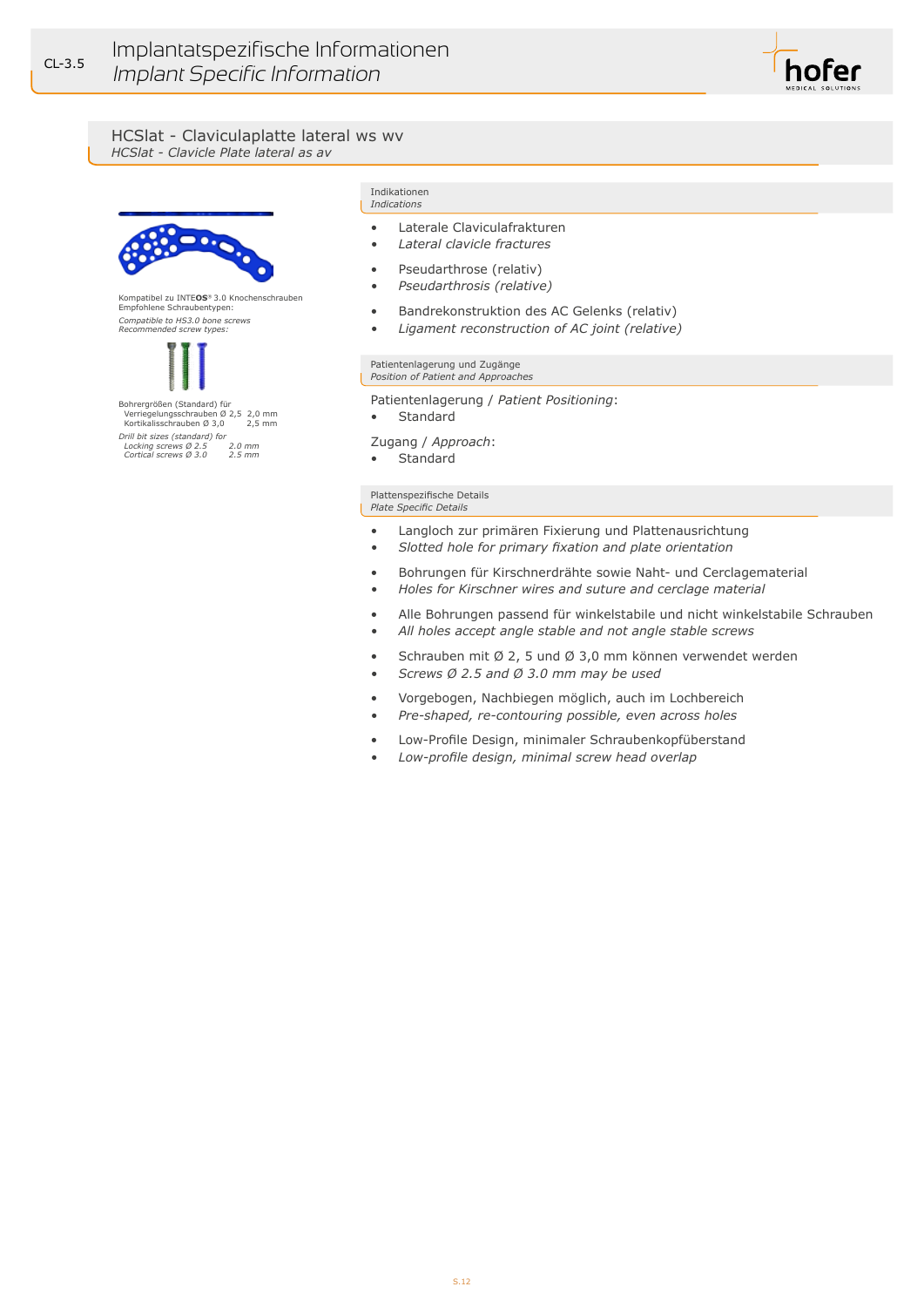

## Kontraindikationen *Contra Indications*

- Infektionen oder Entzündungen (akut, chronisch, lokal)
- *• Infections or inflammations (acute, chronical, local)*
- Verminderte Durchblutung der betroffenen Stelle
- *• Derogated vascularization of the respective site*
- Vermindertes Implantatelager
- *• Derogated bone support for proper implant fixation*
- Mögliche oder gegebene Sensibilität gegenüber dem Material
- *• Possible or proven material sensitivity*
- Patienten mit geringer oder keiner Compliance in Bezug auf die Einhaltung der postoperativen Rehabilitationsempfehlungen
- *• Patient with little to none compliance with respect to the obedience of post-operative rehabilitation advices*
- Weitere Informationen zur Patientenauswahl sind aus der Gebrauchsanweisung für Implantate zu entnehmen
- *• Concerning further information on patient selection, please refer to the instruction manual for implants.*
- Stabile laterale Klavikulafraktur
- *• Stabile lateral claviculafracture*
- Tossy Typ I und II
- *• Tossy Typ I and II*
- Rockwood Typ I und II
- *• Rockwood Typ I and II*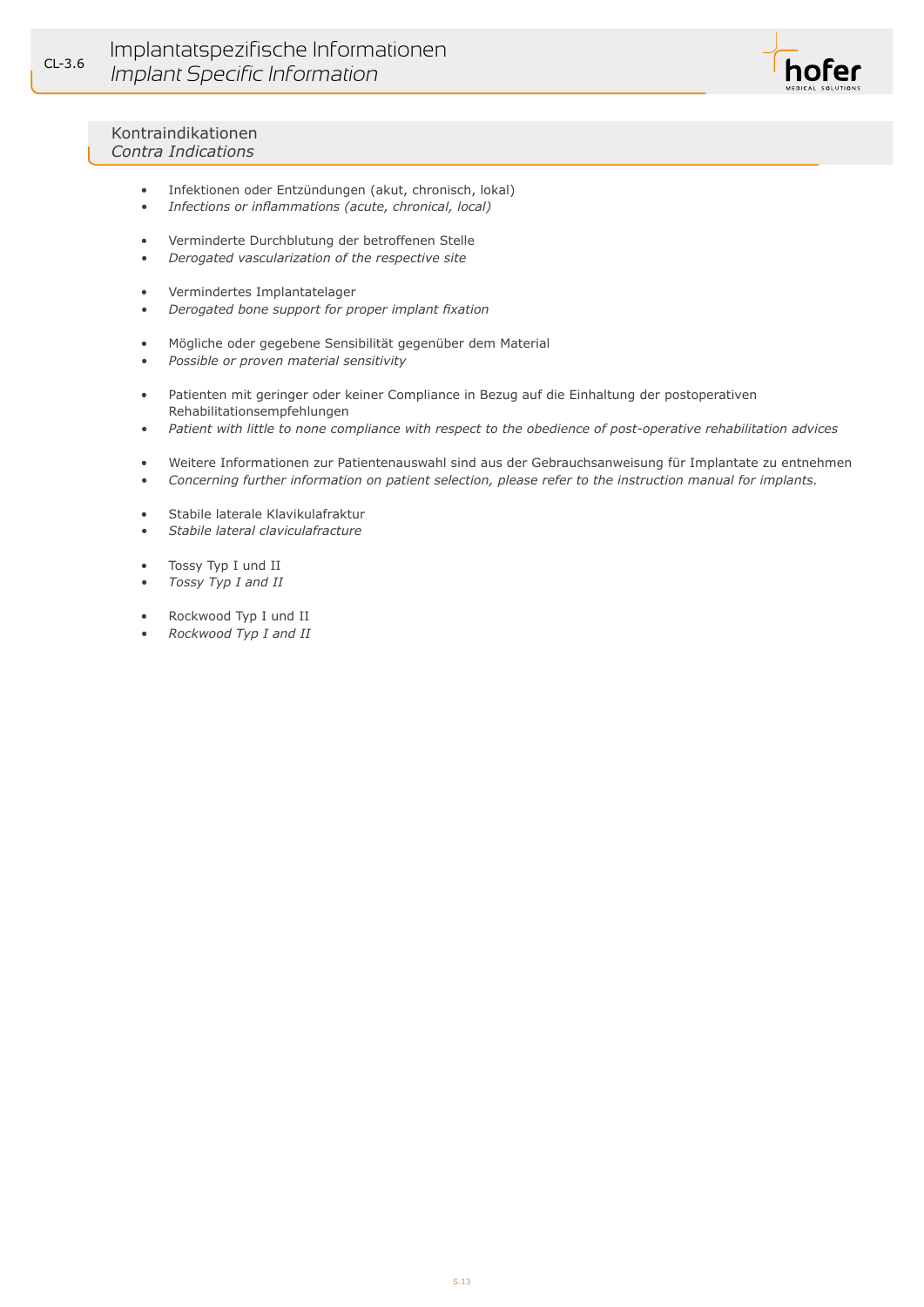

## Implantat *Implant*

- Die Anpassung an anatomische Gegebenheiten hat durch Anformen der Platte mittels der Biegezange zu erfolgen.
- *• Adjustment to the anatomical situation has to happen by means of shaping the plate with the bending pliers.*
- Die Verschraubung sollte immer bikortikal erfolgen.
- *• A bicortical screw placement should always be performed.*
- Es ist wichtig auf die richtige Auslenkung der Schrauben zu achten.
- *• It is important to pay attention to the correct orientation of the screws.*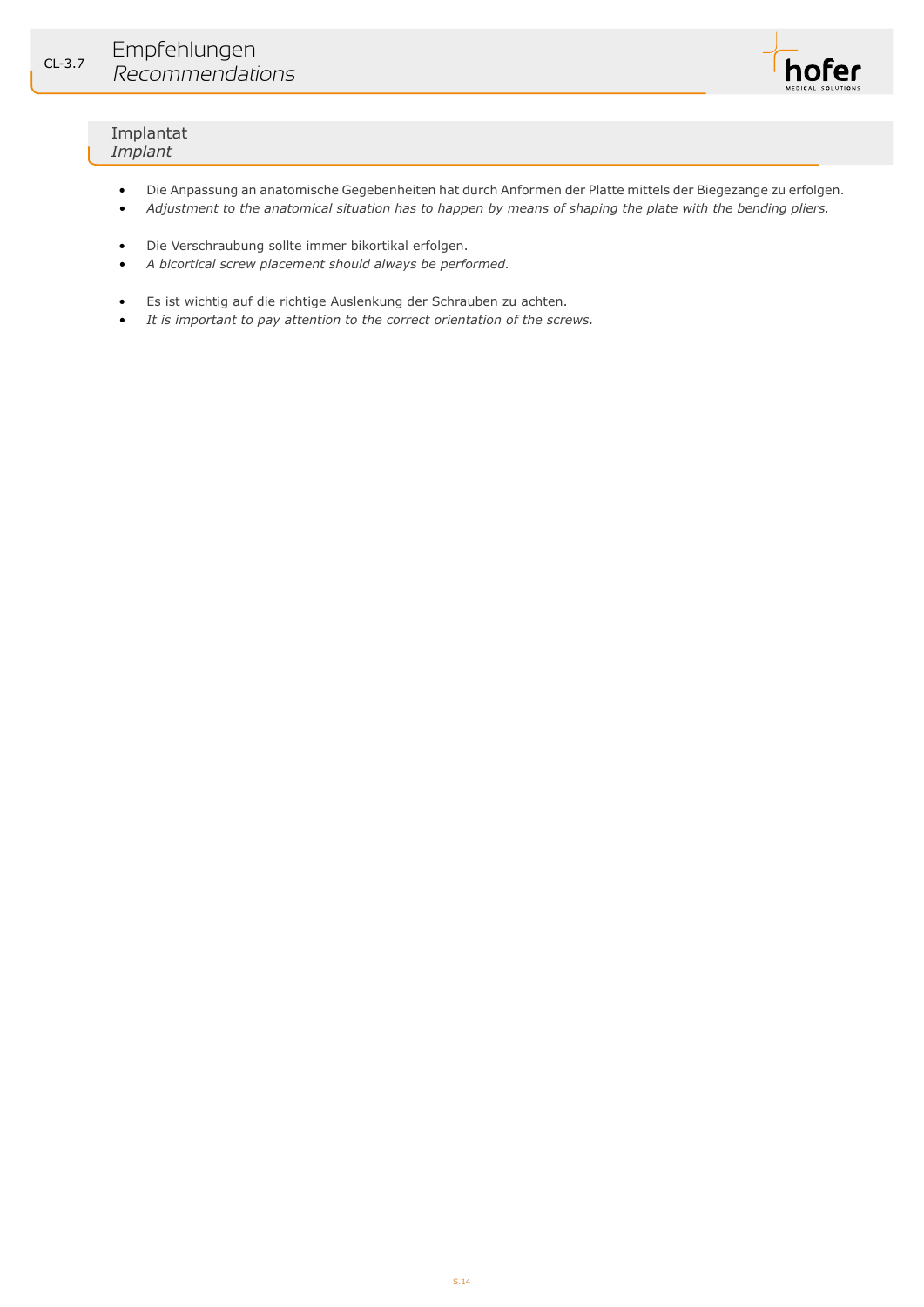

#### **4 - Verwendung des INTEOS® Systems**

#### **WICHTIG:**

**Vorbereitende Maßnahmen für den Einsatz von HOFER Implantaten erfordern eine sorgfältige Freipräparation des Operationsfeldes. Besondere Vorsicht erfordern nahe gelegene Nervenbündeln und Blutgefäße. Primär muss eine adäquate Reposition der anatomischen Struktur vorgenommen worden sein, bevor HOFER Implantate Verwendung finden.** 

#### **4.1 - Einbringen des Implantats**

Nach der Reposition der Frakturzone kann die Platte aufgelegt werden. Dieser Schritt erfordert kein spezielles Einführinstrument. Falls erforderlich können die Platten nachgebogen werden.

Weitere Informationen zum Biegen der Platten entnehmen Sie bitte:

• Gebrauchsanweisung zur Handhabung der Biegezange

## **4.2 - Temporäre Fixierung**

Eine vorübergehende Fixierung der Platte kann je nach Plattentyp entweder über die Kirschnerdrahtbohrungen oder das Langloch erfolgen. Im ersteren Fall können die Kirschnerdrähte zusätzlich wie Joysticks verwendet werden, falls eine weitere Reposition der Fragmente erforderlich sein sollte. Für den letzteren Fall wird empfohlen, eine nicht winkelstabile Schraube zu verwenden. Hinweise zum Einbringen einer Schraube sind im Abschnitt Schraubenplatzierung (4.4) enthalten.

#### **4.3 - Ausrichtung des Implantats**

Die Ausrichtung des Implantats erfolgt entsprechend der vorgefundenen Anatomie. Bei der Verwendung des Langlochs: So lange die fixierende Schraube noch nicht festgezogen ist, kann die noch bewegliche Platte in die endgültige Lage gebracht werden.

## **4.4 - Schraubenplatzierung**

Das Einbringen einer winkelstabilen oder nicht winkelstabilen Schraube funktioniert auf die gleiche Art und Weise. Die Anzahl der Schrauben, deren Lage und Ausrichtung müssen situationsbedingt gewählt werden.

Hinweise zum Vorbohren für die Schrauben entnehmen Sie bitte:

• Gebrauchsanweisung zur Handhabung der Doppelbohrhülse und der Bohrhilfe

Zur Messung der Bohrlochtiefe und zur Bestimmung der erforderlichen Schraubenlänge ist eine Tiefenmesslehre zu verwenden.

Informationen zur Bohrlochtiefenmessung entnehmen Sie bitte:

• Gebrauchsanweisung zur Handhabung der Tiefenmesslehre

Angaben zum Einschrauben der Schrauben entnehmen Sie bitte:

• Gebrauchsanweisung zur Handhabung des Schraubendrehers

Ein bikortikales Verschrauben ist empfehlenswert.

## **4.5 - Entfernung der temporären Fixierung oder der Instrumente**

Erfolgte die temporäre Fixierung über das Langloch so kann die bereits eingebrachte Schraube als weitere Befestigung der Platte belassen werden. Die Schraube ist hierfür festzuziehen.

## **4.6 - Wundverschluss**

## **4.7 - Postoperative Behandlung**

Eine intraoperativ angelegte Schiene unterstützt die postoperative Analgesie. Der Beginn der funktionellen Nachbehandlung ist je nach Frakturtyp und der intraoperativ erreichten Stabilität zu wählen.

## **4.8 - Materialentfernung**

Bei gesichertem knöchernen Durchbau ist eine Materialentfernung von Fall zu Fall durch den behandelnden Arzt zu entscheiden. Bei der Entfernung ist auf eine sorgfältige Freilegung der Schraubenköpfe zu achten!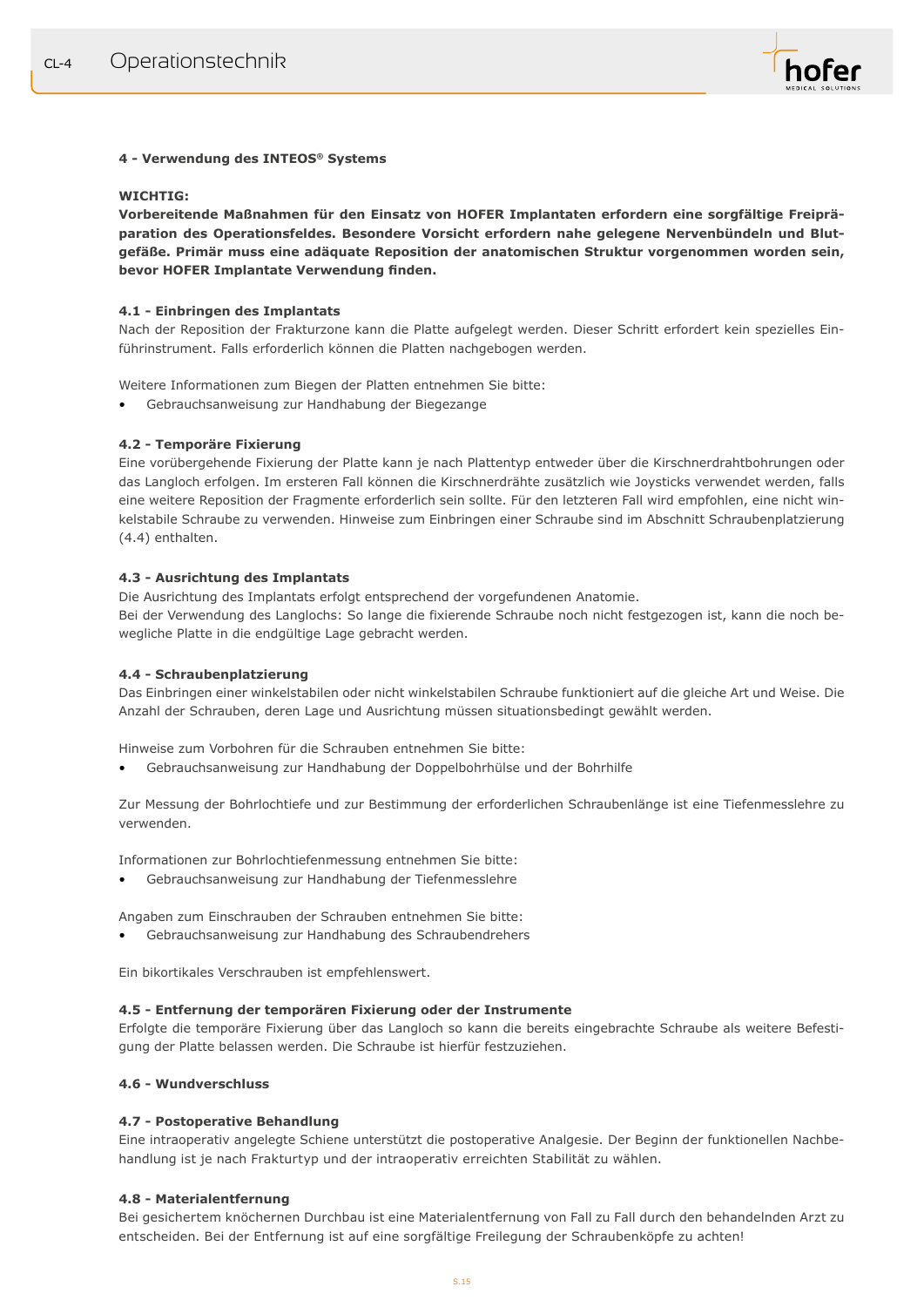

## *4 - Using the INTEOS® System*

#### *IMPORTANT:*

*Preparatory measures for the use of HOFER implants require a preparation as thorough as possible of the operation field. Nearby nerve fibers and blood vessels require a special caution. Primary an adequate reduction of the anatomical structure must have been carried out before HOFER implants are used.* 

## *4.1 - Insertion of Implant*

*After reducing the fractured zone the plate can be positioned. For this step no special insertion device is required. If necessary, a re-shaping of the plate can be performed.*

#### *For more details on bending plates please refer to:*

*• Instruction manual for handling the bending pliers*

## *4.2 - Temporary Fixation*

*To temporarily fixate the plate, depending on the plate type, Kirschner wire holes or a slotted hole are available. For the former case the Kirschner wires can additionally be used in a ″joy-stick" like fashion, if a further reduction of the respective fragments is required. For the latter case it is recommended to use a not angle stable screw. For information on inserting a screw please refer to the paragraph screw placement (4.4).*

#### *4.3 - Orientation of Implant*

*The orientation of the implant is carried out according to the present anatomy.*

*In the case of using the slotted hole: While the screw is not completely tightened, the plate can still be moved to obtain the final position for fixation.*

#### *4.4 - Screw Placement*

*For placing angle stable or not angle stable screws the technique is the very same. The number of screws, their insertion site and direction has to happen based on the current situation.*

*For information on drilling pilot holes for the screws please refer to:*

*• Instruction manual for handling the double drill guide and the drill guide*

*For measuring the pilot hole depth and for determining the required screw length a depth gauge is to be used.* 

*For more details on hole depth determination please refer to:*

*• Instruction manual for handling the depth gauge*

*For more details on inserting screws please refer to:* 

*• Instruction manual for handling the screwdriver*

*A bicortical screw placement is recommended.* 

## *4.5 - Removal of Temporary Fixation or Instruments*

*Did the temporary fixation happen using the slotted hole the already placed screw can be used to further fixate the plate to the bone. Therefore, the screw has to be tightened.*

## *4.6 - Wound Closure*

## *4.7 - Post-operative Treatment*

*An intra-operatively applied bandage can support the post-operative analgesia. The starting point for the post-operative functional treatment has to depend on the fracture type and the intra-operatively achieved stability.*

#### *4.8 - Material Removal*

*In case of secure bony consolidation the surgeon in charge has to decide on the material removal from case to case. For the removal special attention has to be paid to a thorough exposure of the screw heads!*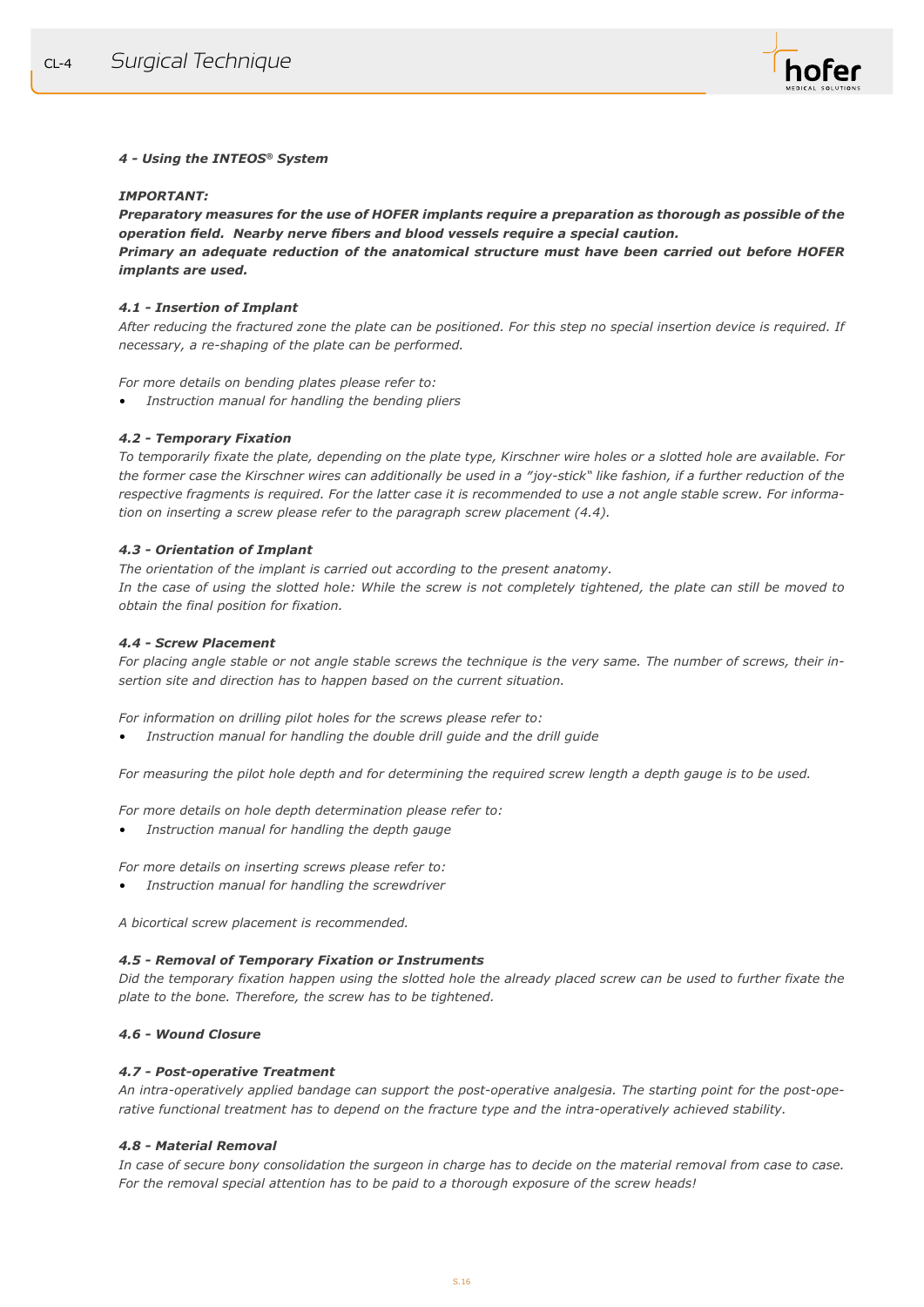



Abb. 1a: Praeop, RO ap *Fig. 1a: Pre-op, x-ray ap*



Abb. 1b: Postop, RO ap *Fig. 1b: Post-op, x-ray ap*



Abb. 2a: Postop, RÖ ap *Fig. 2a: Post-op, x-ray ap*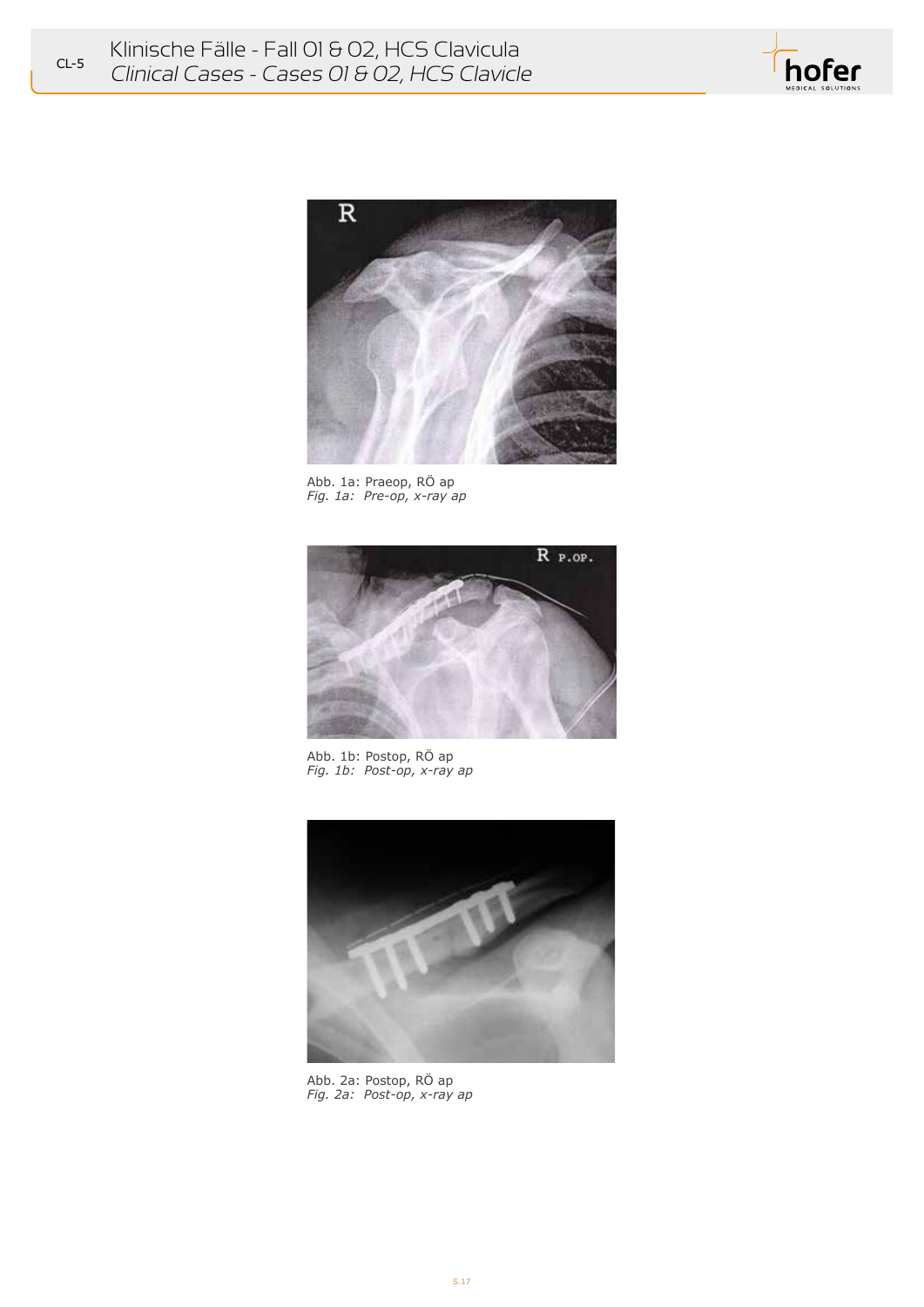

© 2012 Hofer GmbH & Co KG. Alle Rechte vorbehalten.

Operationsanleitungen, Handbücher, Informationsbroschüren und Software sind urheberrechtlich geschützt. Das Kopieren, Vervielfältigen, Übersetzen oder Umsetzen in irgendein elektronisches Medium oder maschinell lesbare Form im Ganzen oder in Teilen ohne vorherige schriftliche Genehmigung von HOFER ist nicht gestattet.

Alle weiteren Rechte an der Software sind in den mitgelieferten Lizenzbestimmungen festgelegt.

Das HOFER Logo ist eine Marke der HOFER GmbH & Co KG, welches in Österreich und weiteren Ländern eingetragen ist.

Die Rechte an anderen in diesem Skriptum erwähnten Marken- und Produktnamen liegen bei ihren Inhabern und werden hiermit anerkannt. Die Nennung von Produkten, die nicht von HOFER sind, dient ausschließlich zu Informationszwecken und stellt keine Werbung dar. HOFER übernimmt hinsichtlich der Auswahl, Leistung oder Verwendbarkeit der Produkte keine Gewähr.

Die in diesem Skriptum angeführten Methoden, Arbeitsweisen uä. wurden sorgfältig geprüft. Sollten jedoch trotz dieser Prüfung Fehler oder Verbesserungsvorschläge auffallen, so bitten wir Sie, uns diese mitzuteilen. Die hier dargestellte Operationsmethode stellt lediglich eine mögliche Methode für die zu behandelnde Indikation vor. Es bleibt dem jeweiligen Chirurgen überlassen, sich an die beschriebene Osteosynthesemethode zu halten oder diese entsprechend den Erfordernissen zu variieren. Somit sind direkte und indirekte Schäden sowie Folgeschäden in jedem Fall ausgeschlossen.

Für weitere Fragen stehen wir Ihnen jederzeit gerne zur Verfügung.

*© 2012 Hofer GmbH & Co KG. All rights reserved.*

*Operation Manuals, Handbooks, Handouts and Software are proprietary. Copies, duplicates, translations or conversion of any form in a whole or only in parts are not allowed without a prior written approval by HOFER.*

*Any further rights for the software are specified in the provided licence regulation.*

*The HOFER logo is a registered trademark of the Hofer GmbH & Co KG in Austria and other countries.* 

*The rights at other brand and product names mentioned in this document lie with its owners and are recognized*  hereby. The mentioning of products which aren't from HOFER serves exclusively for information purposes and doesn't *represent advertisement of any form. HOFER doesn't take on any liability with regard to the choice, performance or usability of the products.*

*The methods specified in this document, modes of operation and the like were carefully checked. If faults or suggestions for improvement should stand out, however, despite this examination, then we ask you to inform us about these.* 

*The operation method represented here introduces merely a possible method for the indication to be treated. It remains to the decision of the respective surgeon to hold on to the described surgical technique or to vary it according to the requirements. Direct and indirect damages as well as consequential damages are therefore excluded in every case.*

*Please do not hesitate to contact us for further information.*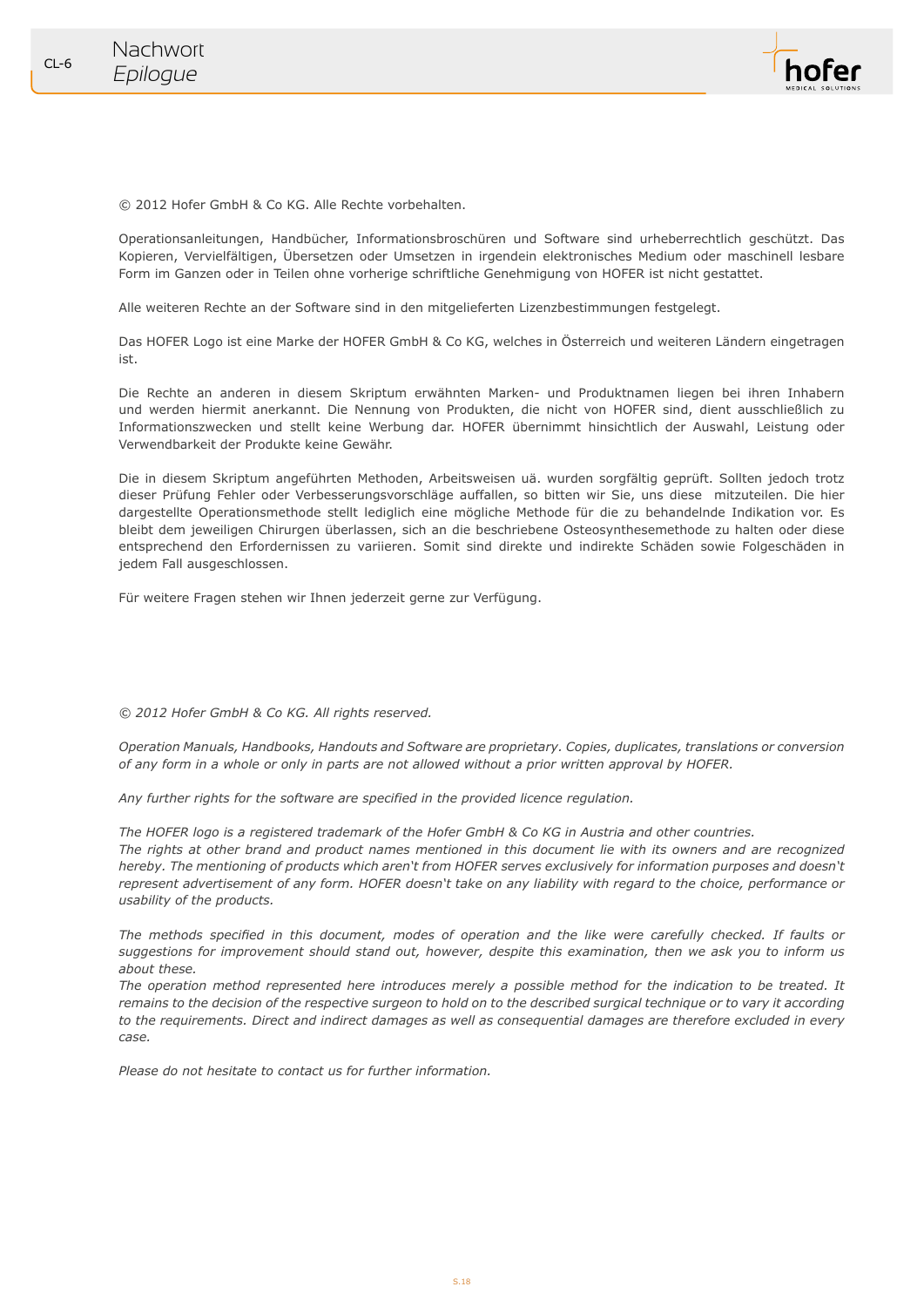